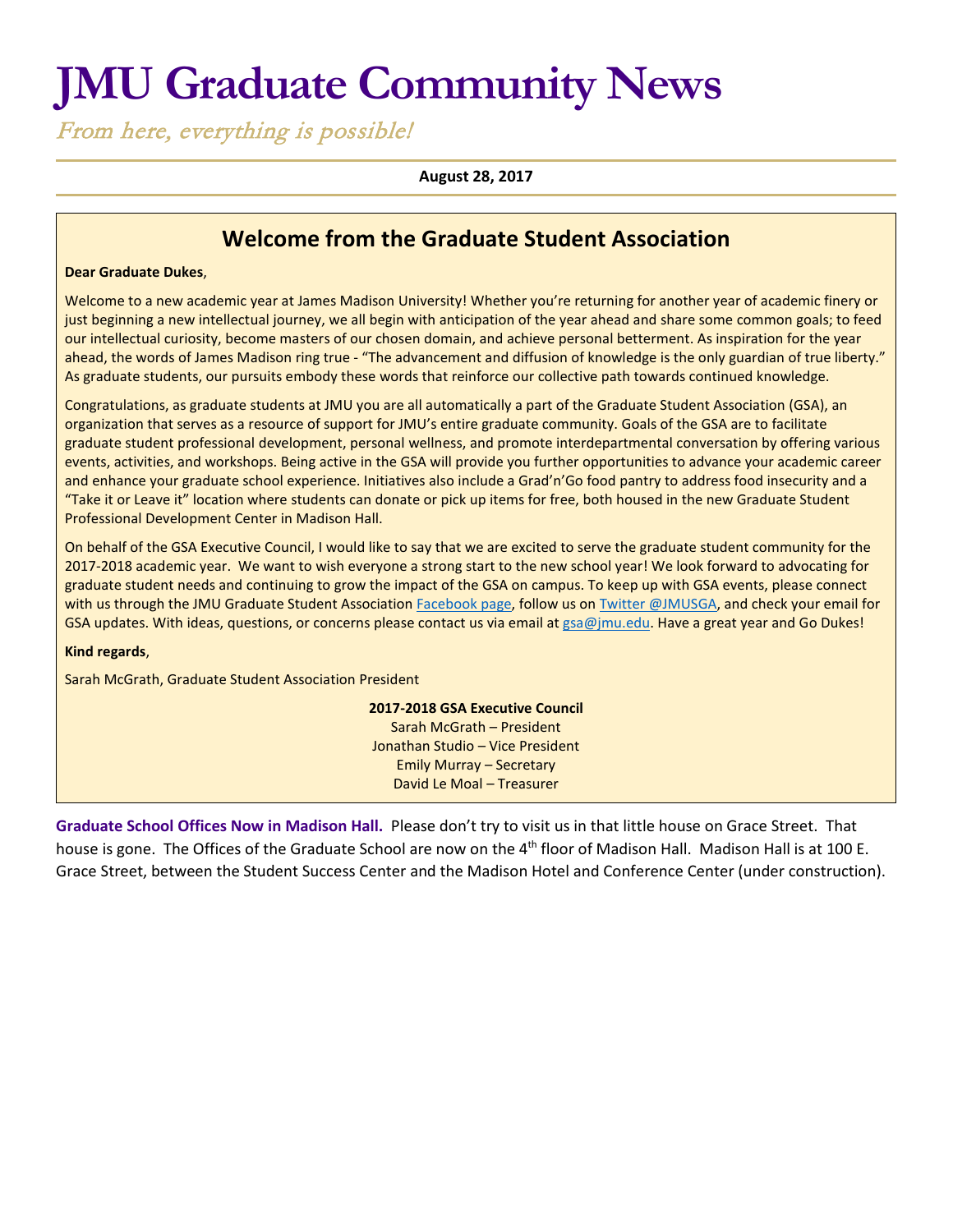

Please take advantage of the new Graduate Student Professional Development Center, Room 4000 of Madison Hall. This facility is dedicated to use by all JMU graduate students. The room has four computers, a pay-per print printer, and two large-screen video monitors. It is furnished appropriately for group or individual work at tables or on comfortable chairs or sofas. The room has a refrigerator, microwave and sink. It is the home of the GSA's Grad' n' Go and "Take it or Leave it." All graduate students have JAC card-swipe access to this room whenever the building is open. Currently the room is open during normal university business hours, but extended hours will begin soon.

**For your fall schedule.** All students are invited to consider **PSYC 604. Computer-Based Data Management & Analysis.**  This course introduces the basics of Excel, the use of Excel for graphing, and the management and analysis of data using two statistical software packages: SPSS and SAS. The course is appropriate for graduate students who want to improve their ability to manage data, perform basic procedures, and present findings. Class meets on Wednesdays from 12:50-3:20 in Miller G025. Seats are still available! Prerequisites: An undergraduate or graduate introductory statistics course and permission of instructor. Please email the instructor, Dena Pastor [\(pastorda@jmu.edu\)](mailto:pastorda@jmu.edu) if you need more information or if you would like to enroll.

**Apply For a Travel Grant!** Are you traveling to present your scholarship or creative work at a conference? All graduate students who are making a presentation at a conference are eligible to apply for a Graduate School travel grant. Grant recipients can reduce the cost of professional travel, and they can list this competitive award as an accomplishment on their resume. Note that the application form and submission process has been revised. *Please use the application form currently available on the TGS website, and be sure to follow the instructions for submitting both electronically and in hard copy form.* **The first deadline is September 15**. [More Information](http://www.jmu.edu/grad/current-students/awards/travel-grants.shtml)

**Global Opportunity Scholarships.** Global Opportunity Scholarships provide support for students who participate in graduate-level study abroad experiences, including, but not limited to, short-term and residential graduate programs at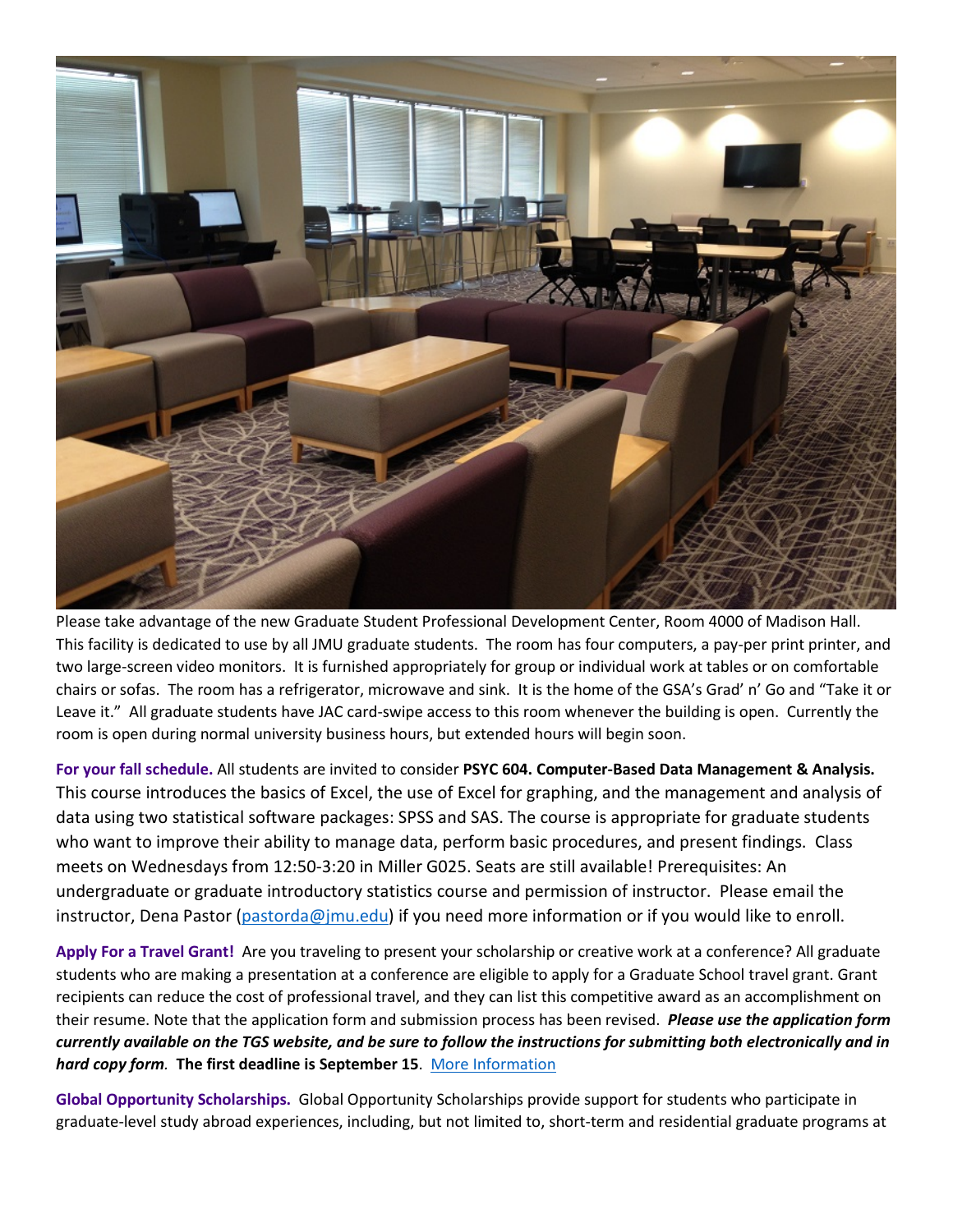JMU, internship and field placements outside the United States, and research conducted outside the United States. Award winners receive \$1000. **The application deadline is November 1**. [More Information](https://www.jmu.edu/grad/current-students/awards/global-opportunity-scholarship.shtml)

**Cohen Center Reorganizes.** The Graduate School is pleased to announce that Dr. Michael Klein has been appointed Director of the Cohen Center for Technological Humanism, a university center that is committed to support graduate education at JMU. This fall, the Cohen Center will be forming a new advisory committee of faculty, students and alumni who will formulate a strategic plan for the center and develop programming in professional development for graduate students and engagement activities for all members of the JMU graduate community. The Cohen Center is already planning new sorts of activities for the 2017-18 academic year. In partnership with Career and Academic Planning (CAP), the Cohen Center will be hosting a series of workshops for graduate students this fall that focus on transitioning from graduate school to the workplace or further professional studies. The first will be a Resume and Cover Letter Writing workshop on Sept 20 and repeated on Sept 21. Watch for more information and details on the Cohen Cente[r website](http://www.jmu.edu/cohencenter/) and [Facebook](https://www.facebook.com/JMUCohenCenter/) pages.

**Be a GSA Program Representative.** While active participation by all graduate students is encouraged, each program also needs to have at least one official GSA representative. Programs without representatives will not be eligible to apply for funding through the GSA. Begin your participation or volunteer to be your program's representative by attending the first GSA meeting on September 6, 6-7 pm in Madison Hall, Room 4000. For information about GSA contact the GSA President, Sarah McGrath [\(gsa@jmu.edu\)](mailto:gsa@jmu.edu).

**Director of Prestigious Scholarships available to help JMU Graduate Students**. Kurt Davies has recently been hired as JMU's inaugural Director of Prestigious Scholarships. In this role, Kurt will work with students across the university to find and apply for nationally competitive scholarships and fellowships. He supports applications to such programs as Fulbright, Boren, and the NSF-GRFP. Prior to assuming this role, Kurt served as Assistant Director for the Center for Undergraduate Research and Fellowships at Villanova University. He holds an M.S.Ed. in Higher Education from the University of Pennsylvania and undergraduate degrees in Linguistics and Anthropology from the University of North Carolina at Chapel Hill. You can reach Kurt at [davieskt@jmu.edu](mailto:davieskt@jmu.edu) or 568-6526.

**JMU Alternative Breaks: Participants and Learning Partners Needed.** Graduate Students are encouraged to participate in JMU's Alternative Break Program (ABP)! ABP offers service opportunities with communities in the United States and abroad. Teams typically consist of 7-9 student participants, 2 student co-leaders, and 1 Learning Partner. Breaks generally take place one weekend/month each semester, and during academic breaks such as January, Spring, and May. Graduate students are always welcome to participate as a student and they will be considered for leadership roles as well. Graduate students are very welcome to serve in the role of Learning Partner for weekend breaks. Apply to be an Alternative Weekend Break Learning Partner at the beginning of each semester (Learning Partners are still being recruited, considered and selected-it is NOT TOO LATE to apply). There is an information session for anyone interested in leading a fall weekend break on Tuesday, Sept 5 at 4 pm in Madison Union 309. If you are interested in being a Learning Partner, fill out a profile and select weekend breaks. You will receive more information as the dates are confirmed. For more information, contac[t abp@jmu.edu](mailto:abp@jmu.edu) or visi[t www.jmu.edu/abp](http://www.jmu.edu/abp).

**Call for Proposals!** Columbus State University is now accepting proposals for their 2017 Graduate Conference. This year's theme is "Looking Inward, Looking Outward." Participants have three options for presenting, including oral presentations, poster presentations, and a 3 Minute Thesis Competition. Students from all disciplines are encouraged to participate. **The submission deadline is September 15**[. More Information](https://gradschool.columbusstate.edu/gradconference/)

**Internship Opportunities.** Dr. Thomas Moran of the James Madison University Department of Kinesiology is looking for motivated individuals to assist with various research projects. Topics of research include:

- *Quadriciser – Improving Overall Functionality through Movement*
- *Impact of Physical Activity Programs on Overall Health and Wellness of Individuals with Disabilities*
- *Bike Project – Protocol in Development*
- *Barriers to Community Based Physical Activity for Individuals with Disabilities (Survey Research)*
- *Mentor Research – Protocol to be developed*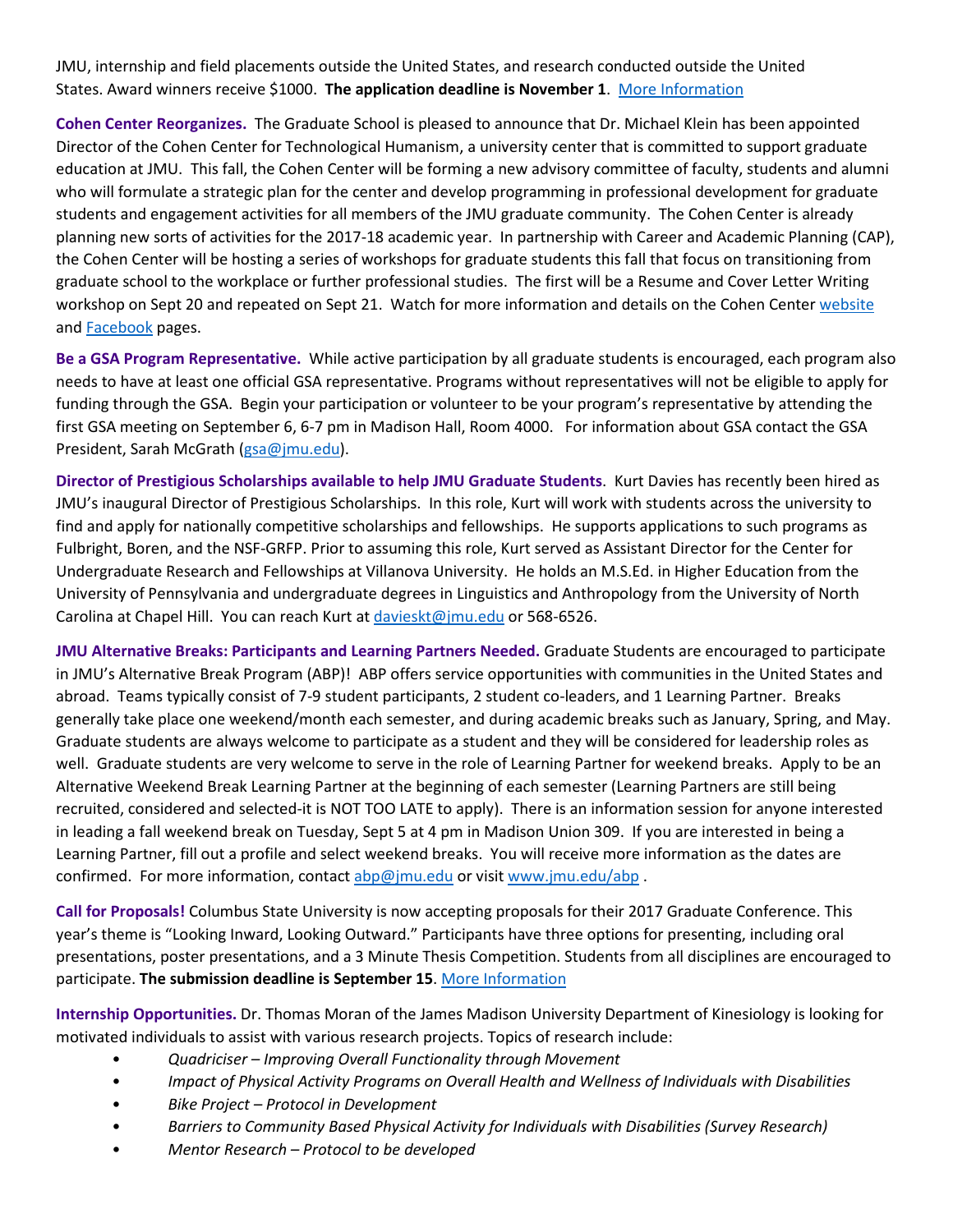If you are interested in any of these internship opportunities, please contact Dr. Thomas Moran [\(morante@jmu.edu\)](mailto:morante@jmu.edu)

**Need a Job?** Currently, there are 2 graduate assistantships, 32 student positions, as well as 12 wage positions, for which graduate students might qualify, posted on JMU's [Joblink.](https://joblink.jmu.edu/)

#### **Upcoming Events & Deadlines**

- **Rocktown Bites: Regular Food Tour**. Get to know Downtown Harrisonburg with a walking food tour. Tour guides will take participants on a 2.5 hour food and beverage tasting tour at locally-owned restaurants, food shops, and businesses**. September 2**. *Harrisonburg Tourism and Visitor Center, 2 pm*. [Purchase Tickets Here](http://www.rocktownbites.com/)
- **Deadline for adding/dropping of classes for fall semester (semester classes and first eight-week classes). September 5.**
- **Wampler Lecture: "The Photograph as Document."** On April 16, 2014, 250 students and 12 teachers from Danwon High in Donggeochado, South Korea were lost in a tragic ferry accident. In his exhibit, JMU MFA alumni Argus Paul Estabrook features photographs of families coming to terms with the removal of the memorial site that spontaneously arouse at the high school after this tragedy. Mr. Estabrook will discuss his work on **September 5** at 5 pm in Duke Hall 3036. The exhibit will be in the New Image Gallery from **September 5 through October 6**. [More](http://www.jmu.edu/events/artandarthistory/2017/09-05-estabrook-lecture.shtml)  [information](http://www.jmu.edu/events/artandarthistory/2017/09-05-estabrook-lecture.shtml)
- **GSA Meeting.** Attend the first GSA Meeting of the year! Anyone interested in becoming a program representative should attend. Programs without representatives will not be eligible to apply for funding through the GSA. **September 6**. Madison Hall, Room 4000. 6-7 pm.
- **JMU vs. East Tennessee State University**. **September 9**, *Bridgeforth Stadium, 6 pm*.
- **GSA Tailgate**. GSA Tailgate for the JMU v. ETSU game and Community Day! Tailgating will start 4 hours prior to kickoff. Location will be announced via social media the day of due to first come/first serve parking in the student lots. **September 9**.
- **"We are the Whole People: Creating a More Perfect Union from Imperfect People"** is the title of the Madison Vision Series lecture being presented by Linda R. Monk, J.D. **September 14**, 3:30-5:00 PM in the Forbes Center Concert Hall. [More information](http://www.jmu.edu/events/president/2017/09/MVS-Monk.shtml)
- **Deadline for adding classes with instructor and AUH permission** (semester classes and first eight-week classes). **September 14**.
- **GSA Happy Hour.** All members of the graduate community are invited to the first GSA Happy Hour of the year at Brickhouse Tavern (across from the Quad). **September 15**. *Brickhouse Tavern, 5-6 pm*.
- **JMU vs. Norfolk State. September 16**, *Bridgeforth Stadium, 3:30 pm*.
- **Resume & Cover Letter Workshop.** Career and Academic Planning (CAP) will be hosting a resume and cover letter workshop specifically for graduate students. **September 20**. *Madison Hall, Room 4000, 3 pm*.
- **Resume & Cover Letter Workshop.** Career and Academic Planning (CAP) will be hosting a resume and cover letter workshop specifically for graduate students. **September 21**. *Madison Hall, Room 4000, 9 am*.
- **Graduation applications are due for students graduating in December 2017. September 22**. [Download Form](http://www.jmu.edu/grad/_files/App_for_Grad_Doc_Degree_Updated_Jul9%20fillable.pdf)
- **Step Afrika!** Witness an electrifying show by Step Afrika!, the first professional dance company in the world dedicated to the tradition of stepping. The art of stepping combines footsteps, claps, and spoken word to create intricate rhythms and sounds. This is the perfect show for the entire family! **September 22**. *Wilson Hall. 8 pm*. [Ticket](http://www.jmu.edu/forbescenter/events/2017/09/22-step-afrika.shtml)  [Information](http://www.jmu.edu/forbescenter/events/2017/09/22-step-afrika.shtml)
- **Family Weekend: JMU vs. Maine. September 23**, *Bridgeforth Stadium, 1:30 pm*.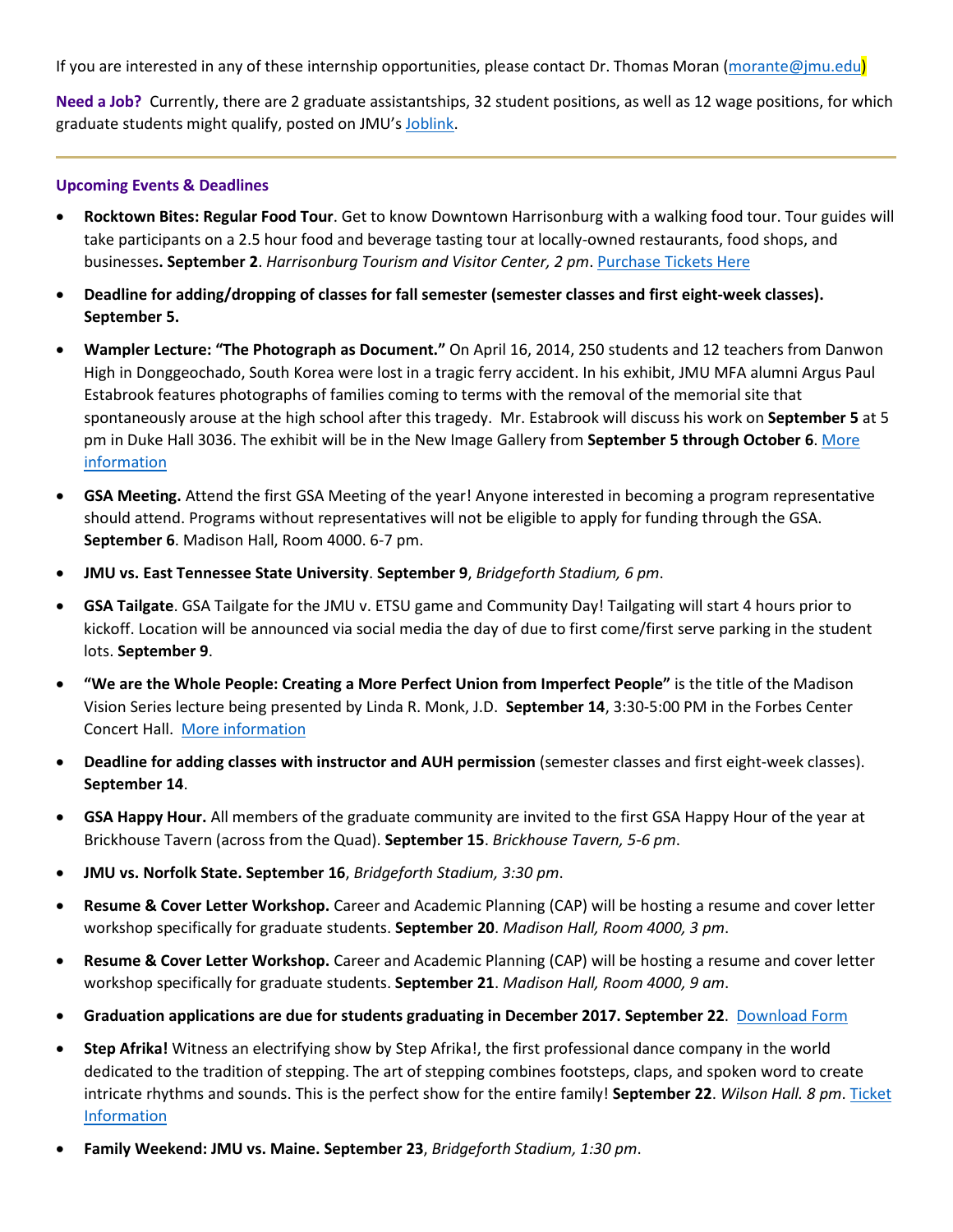- **Deadline to drop a class with a "W" grade (first eight-week classes).** October 26.
- **Equus.** In his 1975 Tony Award winning play, Peter Shaffer tells the coming-of-age story of Alan Strang, a 17 year old boy taken for psychological treatment after blinding several horses with spikes. The play explores the topics of sexuality and religion and questions why people commit terrible acts of violence. Features students from JMU's School of Theatre and Dance. Viewer discretion is advised. **September 26-30**. [Ticket Information & Showtimes](http://www.jmu.edu/forbescenter/events/2017/09/26-equus.shtml)
- **Hispanic Film Festival.** Celebrate the 14th annual Hispanic Film Festival (formerly known as the Latino Film Festival) at Court Square Theatre. Curated by JMU Professor Karina Kline-Gable, this festival is a celebration and reflection of the Shenandoah Valley's growing diversity through the art of film[. Film lineup and show](http://www.valleyarts.org/filmscalendar/2017/9/27/hispanic-film-festival) times. **September 27- October 1.**
- **Interviewing Workshop.** Career and Academic Planning (CAP) will be hosting an interviewing workshop specifically for graduate students. **October 2**. *Madison Hall, Room 4000, 3 pm*.
- **Interviewing Workshop.** Career and Academic Planning (CAP) will be hosting an interviewing workshop specifically for graduate students. **October 6**. *Madison Hall, Room 4000, 9 am*.
- **Film Screening: Training Rules.** During her 26 years of coaching basketball at Pennsylvania State University, Rene Portland had three training rules for her athletes: no drinking, no drugs, and no lesbians. Training Rules is a documentary that examines how an athletic department at a prestigious university allowed athletes to be dismissed from their college team based on assumptions about their sexuality. Jennifer Harris was one of the students affected by this rule. She eventually transferred to JMU to play basketball. Ms. Harris will be present during a Q & A session after the film. **October 9**. *Grafton-Stovall Theatre*. *6-9 pm*. [More Information](http://www.jmu.edu/events/caucusgenderequality/2017/10-09-training-rules.shtml)
- **Deadline for adding/dropping of classes** for fall semester (second eight-week classes). **October 23**.
- **Deadline to drop a class with a "W" grade** (semester classes). **October 26**.
- **Deadline for adding classes with instructor and AUH permission (**second eight-week classes). **November 1**.
- **Graduation applications are due for students graduating in May 2018. November 10**.
- **Deadline to drop a class with a "W" grade** (second eight-week classes). **November 16**.
- **Thesis and dissertations are due to The Graduate School. November 17**.

For additional events of possible interest, regularly check<http://www.jmu.edu/events>

#### **Tips from TGS (The Graduate School)**

**Graduate Polices.** You are responsible to read and follow the graduate policies set forth in th[e Graduate Catalog.](http://jmu.edu/catalog) Important information regarding degree progress, including rules for successful progression and continuous enrollment are also on the [Graduate School website](http://www.jmu.edu/grad/current-students/degree-progress/beginning.shtml)

**Approval of a Thesis or Dissertation Committee.** Students who are completing these sorts of project must submit a signed approval form to The Graduate School by the second week of the semester in which the student first registers for thesis or dissertation credits. [Approval form](http://www.jmu.edu/grad/_files/CommitteeApprovalForm2014-15.pdf)

**Monitor your Dukes E-Mail account!** Official information is sent to each student's officia[l Dukes e-mail account.](http://www.jmu.edu/computing/helpdesk/selfhelp/DukesEmail.shtml) Check your @dukes.jmu.edu e-mail account on a regular basis.

**Monitor [MyMadison!](http://mymadison.jmu.edu/)** The *Student Center* in [MyMadison](http://mymadison.jmu.edu/) is where you will find advising information, register for classes, and where you can view "*To Do Items"* that will keep you on track towards graduation. Use the Student Center to update your mailing address and cell phone number. It is *your responsibility* to maintain accurate contact information. Check your account regularly. Don't miss important information!

### **Essential Links:**

• [Graduate School Website](http://www.jmu.edu/grad)